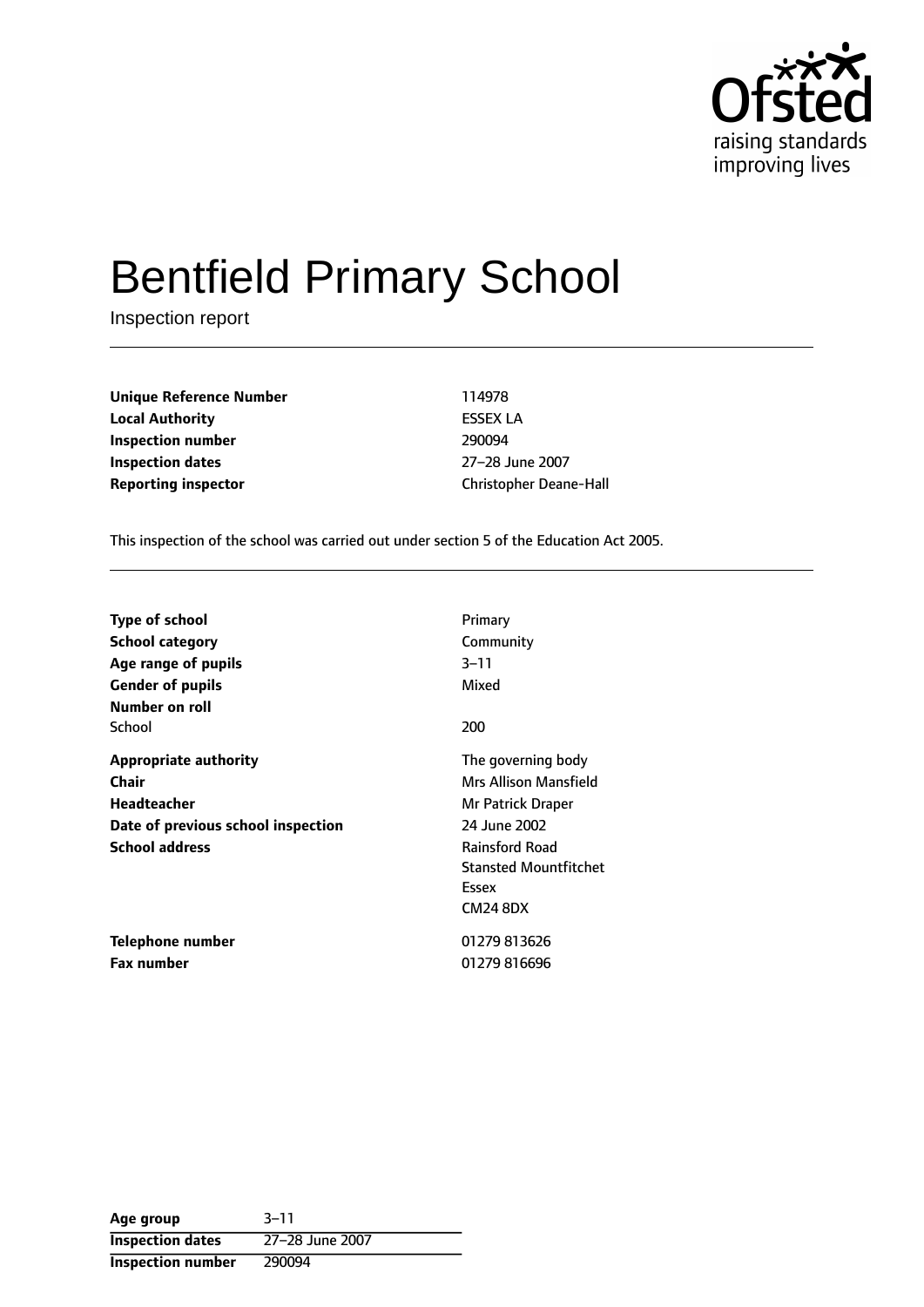.

© Crown copyright 2007

#### Website: www.ofsted.gov.uk

This document may be reproduced in whole or in part for non-commercial educational purposes, provided that the information quoted is reproduced without adaptation and the source and date of publication are stated.

Further copies of this report are obtainable from the school. Under the Education Act 2005, the school must provide a copy of this report free of charge to certain categories of people. A charge not exceeding the full cost of reproduction may be made for any other copies supplied.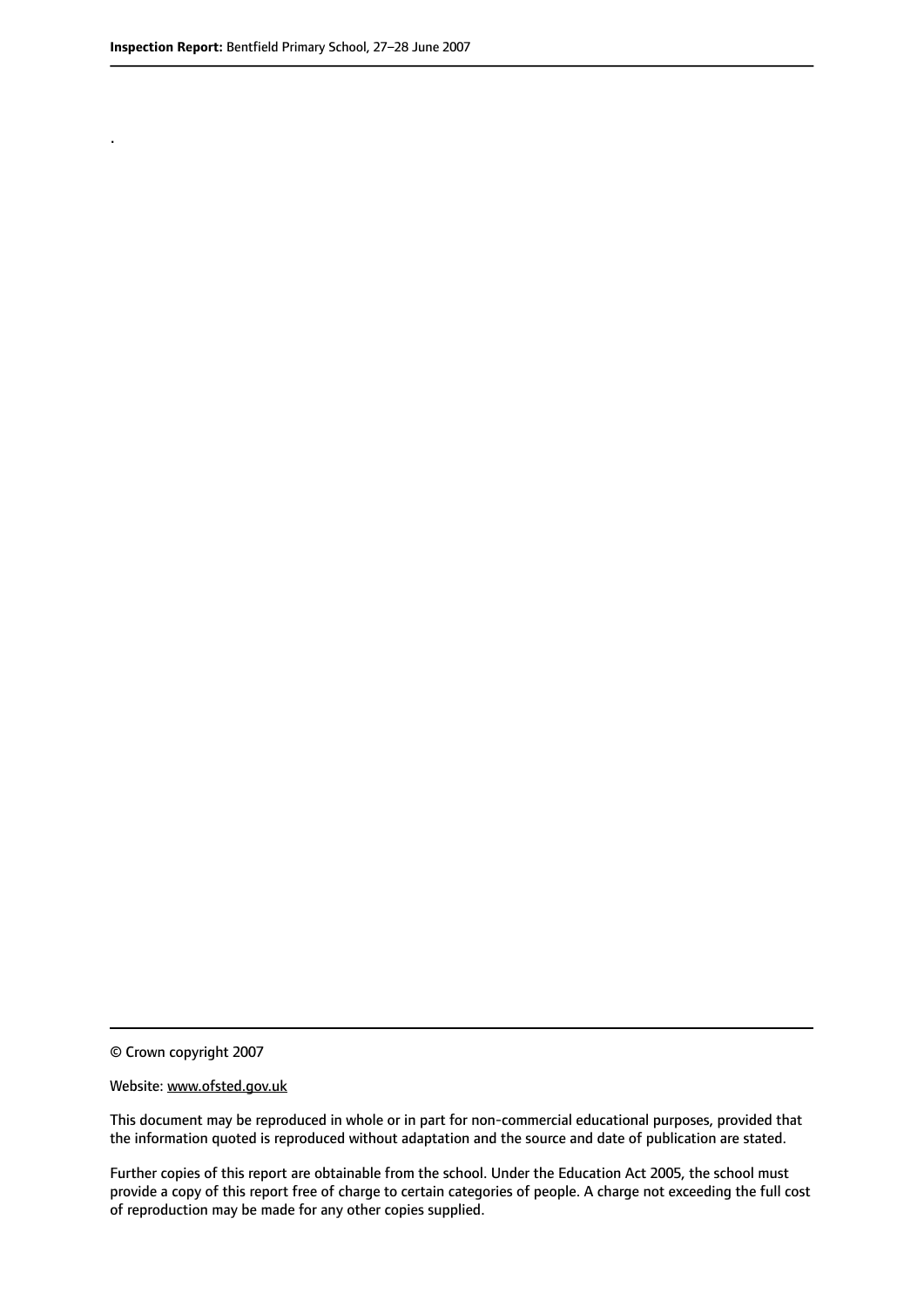## **Introduction**

The inspection was carried out by two Additional Inspectors.

#### **Description of the school**

This is a slightly smaller than average primary school serving an area of mainly owner occupied properties. The number of pupils eligible for free school meals is lower than average. Most pupils are of White British background with a few of mixed heritage. Very few have English as an additional language. The school has enhanced provision for 15 pupils and currently has 12 with severe, profound and multiple learning difficulties. The proportion of pupils with a statement of special educational needs is consequently high. When children enter Reception their skills and knowledge are broadly as expected for children of their age. The school is part of the Saffron Walden/ Stansted Mountfichet Federation of Schools. The governing body is registered for childcare provision.

#### **Key for inspection grades**

| Outstanding  |
|--------------|
| Good         |
| Satisfactory |
| Inadequate   |
|              |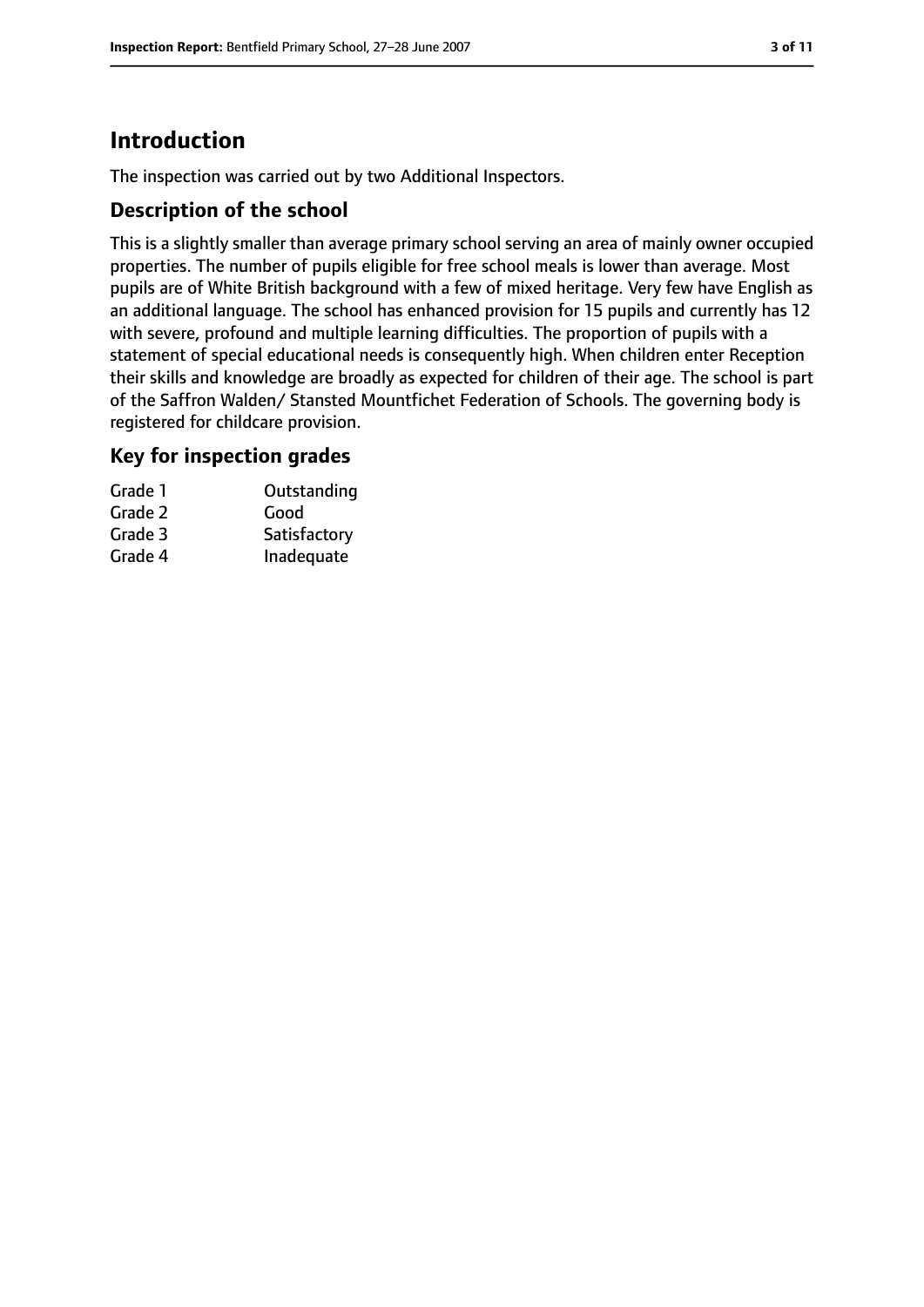## **Overall effectiveness of the school**

#### **Grade: 3**

The school's overall effectiveness and value for money are satisfactory. Pupils' achievement is sound in relation to their starting points. Pupils and parents have positive views of the school and pupils enjoy attending. One parent said 'Bentfield has a warm and stimulating atmosphere.' Children in the nursery make good progress and achieve well. This flying start is maintained through Reception and continues in Years 1 and 2, so that standards are currently above average. National tests over the last few years show a steady rise in standards at Year 2. By Year 6 standards are above average in English, mathematics and science. Progress in Key Stage 2 is satisfactory overall but is faster at the end of the key stage than at the beginning.

Teaching and learning are satisfactory. There is some good teaching when lessons are based upon recently developed systems for checking how well pupils are learning and what they need to do to improve. These systems have not yet been in place long enough to impact significantly on standards. There are some good examples of teachers' providing step by step guidance for pupils through their marking. However, this practice is not consistent. The school's systems for checking the quality of teaching show that lessons vary in quality. Teaching is better in the Foundation Stage, Key Stage 1 and in the middle and end of Key Stage 2. Here pupils make better progress than at the beginning of Key Stage 2. This is because lessons are more challenging, teachers have higher expectations of what pupils can do and work is more closely matched to pupil's needs.

The curriculum is good with a wide range of activities to help pupils learn. These include good opportunities for creative activity; for example, in art and design technology. The school has good procedures to support pupils who have had difficulties in other schools and many settle well. The support given to pupils with learning difficulties is good. The teaching of pupils in the 'enhanced provision' is extremely good. Consequently pupils with special needs make swift progress. Overall, care guidance and support for all pupils is of high quality and as a result pupils' personal development is good. Pupils show that they feel safe and secure in school.

Leadership and management are satisfactory. The governing body has a realistic and accurate picture of how well the school is doing and what it needs to improve. However, the school has a slightly more positive view of how it is doing than the inspection evidence will support. This is because the school's self-evaluation process is relatively new and does not involve middle managers sufficiently in judging the school's performance. The school has successfully tackled most of the issues raised at the last inspection, ensured that senior management focuses on raising standards, adapted the building to improve the learning environment and enriched learning through the use of information and communication technology (ICT). It has also begun to develop a secure system for checking how well pupils are doing. The school recognises that pupils make slower progressin lower Key Stage 2 than in other parts of the school and is working hard to remedy this. Given the improvement since the last inspection and the commitment of staff and governors, the school is satisfactorily placed to continue improving.

#### **What the school should do to improve further**

- Improve the consistency of pace, expectations and challenge in teaching and ensure that all marking helps pupils to know how to improve their work
- Raise achievement by building on the developing systems for tracking how well pupils are doing and providing them with appropriate support and challenge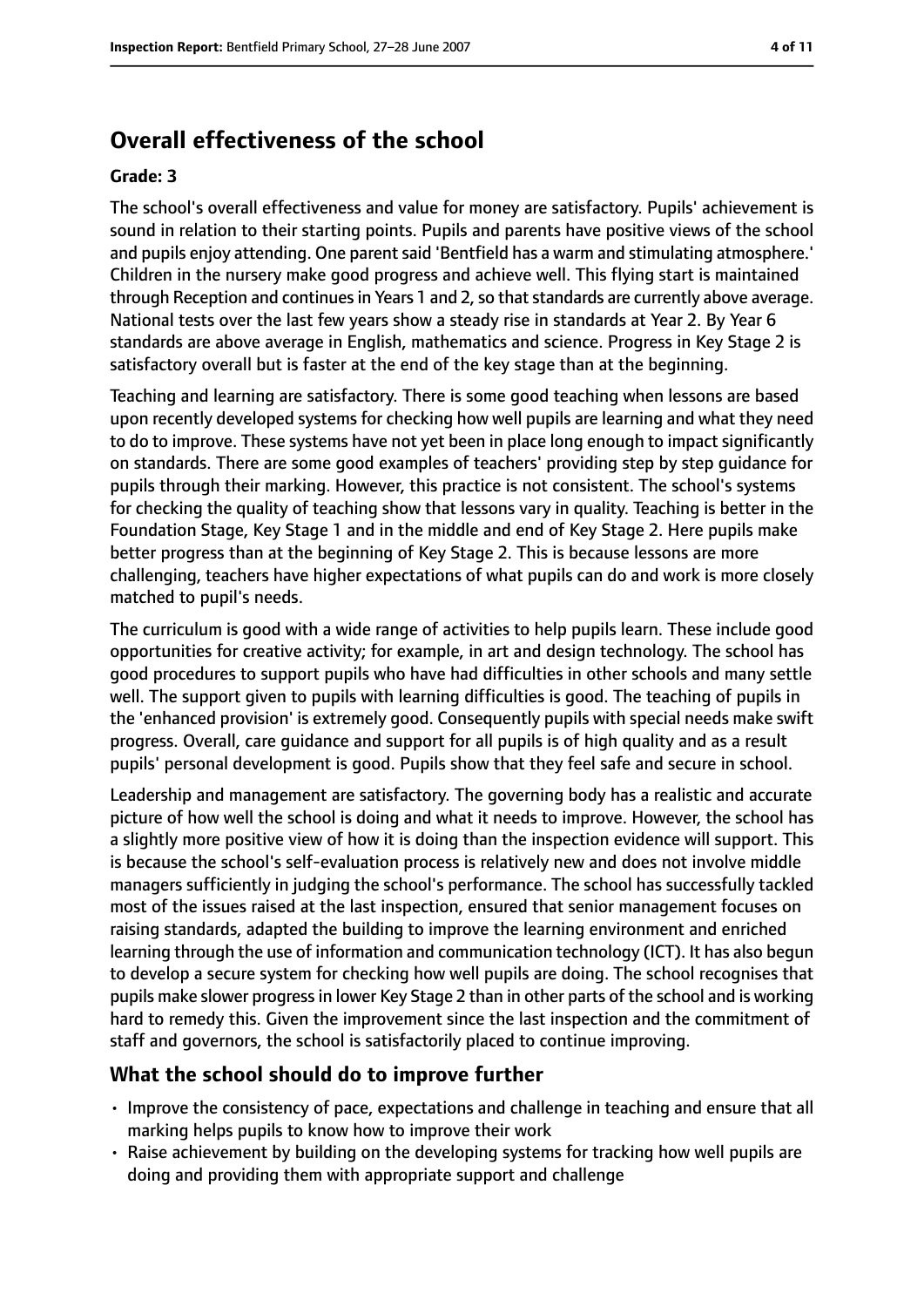• Develop the role of the senior management team so that it plays a pivotal part in school improvement and strategic planning

A small proportion of schools whose overall effectiveness is judged satisfactory but which have areas of underperformance will receive a monitoring visit by an Ofsted inspector before their next section 5 inspection.

## **Achievement and standards**

#### **Grade: 3**

Overall, achievement is satisfactory. The 2006 national test results show that pupils in Year 6 reached broadly average standards in English. In mathematics and science they were above average. Standards now, in the current Year 6 are above average for mathematics and science and there has been an improvement in English standards, with the result that they too are above average. The school recognises that girls do better than boys in writing and has worked successfully to narrow this gap. This is the result of the improved focus on tracking pupil's progress and ensuring that teaching matches their learning needs. Achievement and standards in the Foundation Stage are good. Many children enter the nursery with levels of development below those expected, especially in speech and language development. Outstanding teaching ensures that all children make good progress, particularly in personal, social and emotional development and in language development. In Reception, progress continues to be good as a result of good teaching and a rich curriculum.

Achievement and progress dip in Year 3 because expectations of what pupils can do are not sufficiently high and guidance to support future learning is not as effective as in other parts of the school. It picks up again as pupils move up through the school but, even so, is not always sufficient to ensure that pupils achieve as much as they could by the time they leave Year 6. Pupils who find learning difficult and those who have enhanced provision achieve well.

## **Personal development and well-being**

#### **Grade: 2**

Pupil's personal development and well-being are good. This is because their awareness of moral and spiritual values is fostered well and they are sensitive to the feelings of others and the wonders of the world around them. Pupil's cultural development is satisfactory. Provision for social education is outstanding, with the result that pupils leave Bentfield as very sensible, sociable and well-adjusted young people, who are ready for the next phase in their education. One pupil remarked, 'We all treat each other the same', and this comment sums up the ethos of the school.

Pupil's behaviour is excellent, they are eager to learn, have positive attitudes and enjoy lessons. Given that a few pupils in the 'enhanced provision' sometimes need to be absent from school on medical grounds, attendance is good. Pupils have a particularly well developed understanding of how to keep safe because the school provides exceptional guidance. They also understand about healthy lifestyles and the benefits of exercise and good diet. Pupils are especially keen to take responsibility and many contribute to the school and the wider community through fund raising and charitable works. They collaborate well during group and partner tasks. The school council is effective and pupils appreciate the way any concerns they raise are dealt with.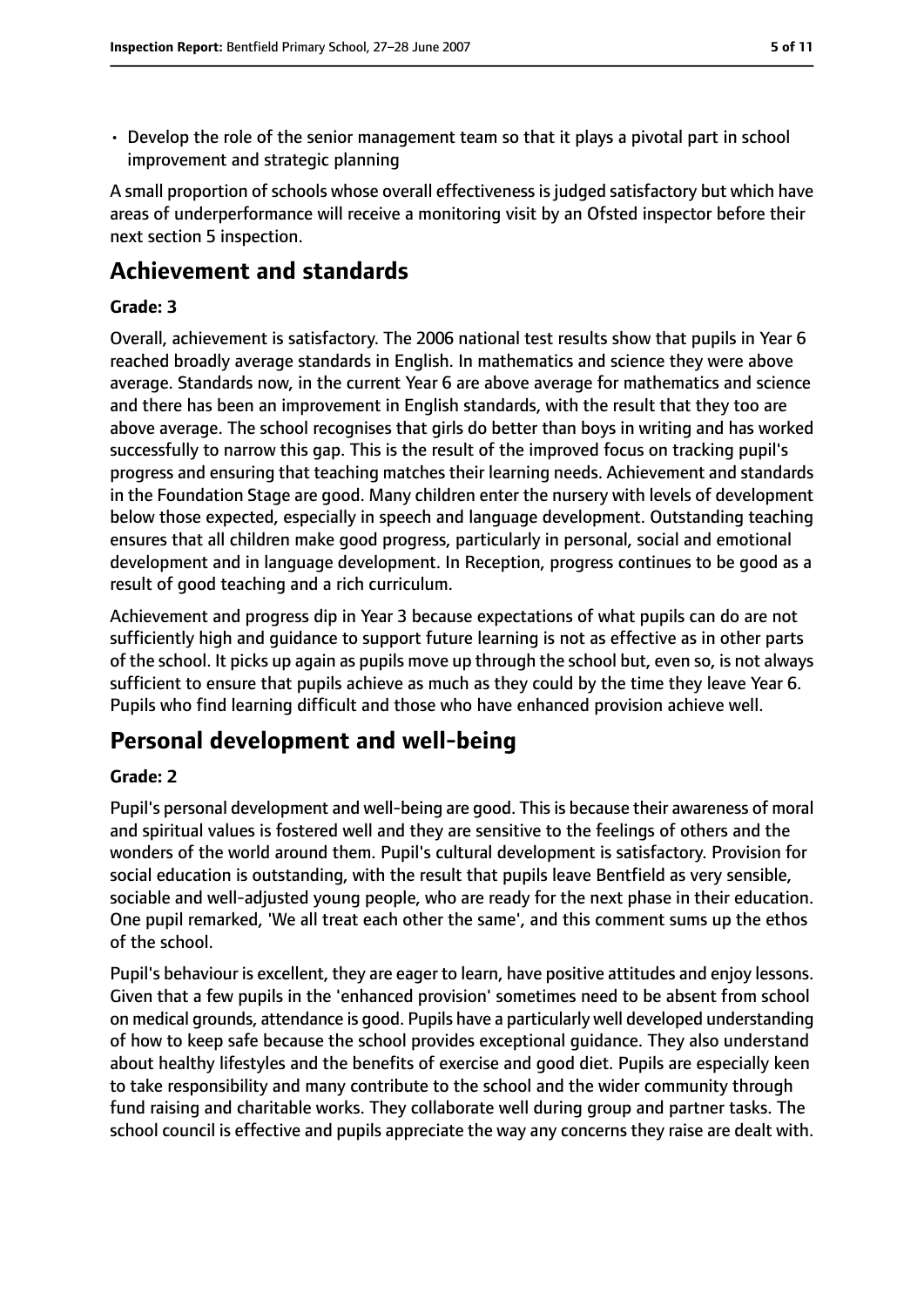## **Quality of provision**

## **Teaching and learning**

#### **Grade: 3**

Teaching is satisfactory. It is good at Key Stage 1 and in the Foundation Stage. In the Nursery teaching is of a very high calibre because children are given opportunities to flourish in a stimulating environment where adult-led and child- initiated tasks provide exciting learning opportunities. At Key Stage 1, teachers provide practical activities which motivate pupils well. These teachers are skilled at understanding what pupils need to learn next and at helping them to do their best. At Key Stage 2, the best teaching moves lessons on briskly and pupils know what they are expected to learn. Teachers use a satisfactory range of methods to interest pupils. In lower Key Stage 2 classes, where teaching has some shortcomings, it is because teachers do not have high enough expectations of what pupils can do and therefore do not always provide sufficient challenge. Teaching assistants make a valuable contribution to pupil's learning, particularly to that of any who have learning difficulties or disabilities. Some teachers set targets for learning, based on the use of newly introduced assessment strategies, but this practice is not consistent. Teachers' marking has developed and is becoming more focused on recognising success and identifying areas for improvement but, again, this practice is inconsistent. Teachers are increasingly using ICT to enrich pupil's learning.

#### **Curriculum and other activities**

#### **Grade: 2**

The school provides a good range of activities to help pupils learn in lessons and in after-school clubs. All those who want to take part in sport or other clubs are encouraged to do so at a level that is likely to ensure they meet with success. The Foundation Stage curriculum is good and helps children to develop their skills and confidence in all areas of learning. The outdoor environment is used well providing a rich addition for learning opportunities. Activities in the Foundation Stage and in Key Stage 1 ensure that learning takes place through well-planned practical tasks. However, such opportunities are not so evident further up the school.

#### **Care, guidance and support**

#### **Grade: 2**

Care, guidance and support are good. The correct procedures to ensure pupil's health, safety and welfare are in place. There is a very strong and highly effective commitment from all staff to the care and welfare of pupils. Consequently, the pastoral guidance and attention offered are outstanding. As a parent remarked, 'The school has a lovely, caring atmosphere.' A small but very significant number of pupils, who have complex learning difficulties and/or disabilities, are given 'enhanced provision'. These pupils are extremely well supported by teachers and teaching assistants. High quality additional support for other pupils who have learning difficulties and disabilities also has a positive impact on their learning. All adults know pupils well and provide satisfactory academic guidance. Recently considerable progress has been made in improving the tracking of pupil's progress.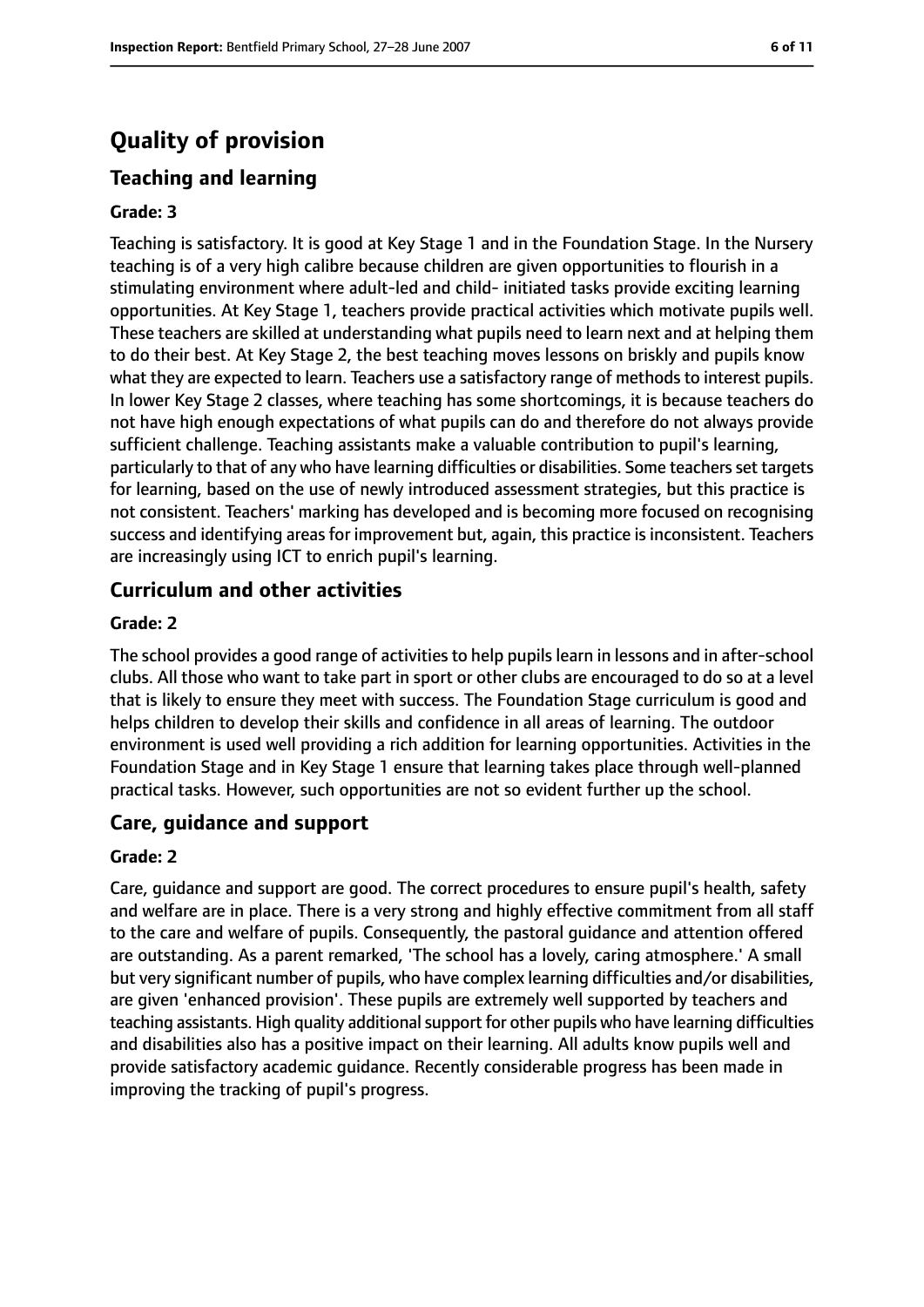## **Leadership and management**

#### **Grade: 3**

Leadership and management are satisfactory. The headteacher is effectively supported by the deputy headteacher and committed senior management team. Together with the governing body, senior staff have an accurate view of the school's strengths and areas for improvement. The school is putting in place systems and support to improve achievement and standards. These are beginning to bear fruit at the end of Year 6. Tracking of pupil's progress is far more informed than previously and provides a clear insight into achievement. However, because they are relatively new, the effect of these improvement strategies has not yet had time to have a full impact on national test results. The governing body supports the school effectively and provides an increasingly level of challenge. The senior management team is beginning to clarify its role in relation to how it can support the school's future development. However, the school does not yet have a clear plan for bringing about further development and current planning lacks clear focus on how initiatives will improve pupils' learning. The leadership and management of the Foundation Stage and the 'enhanced provision' are very effective. Subject leaders are involved sufficiently on checking on the quality of teaching and learning.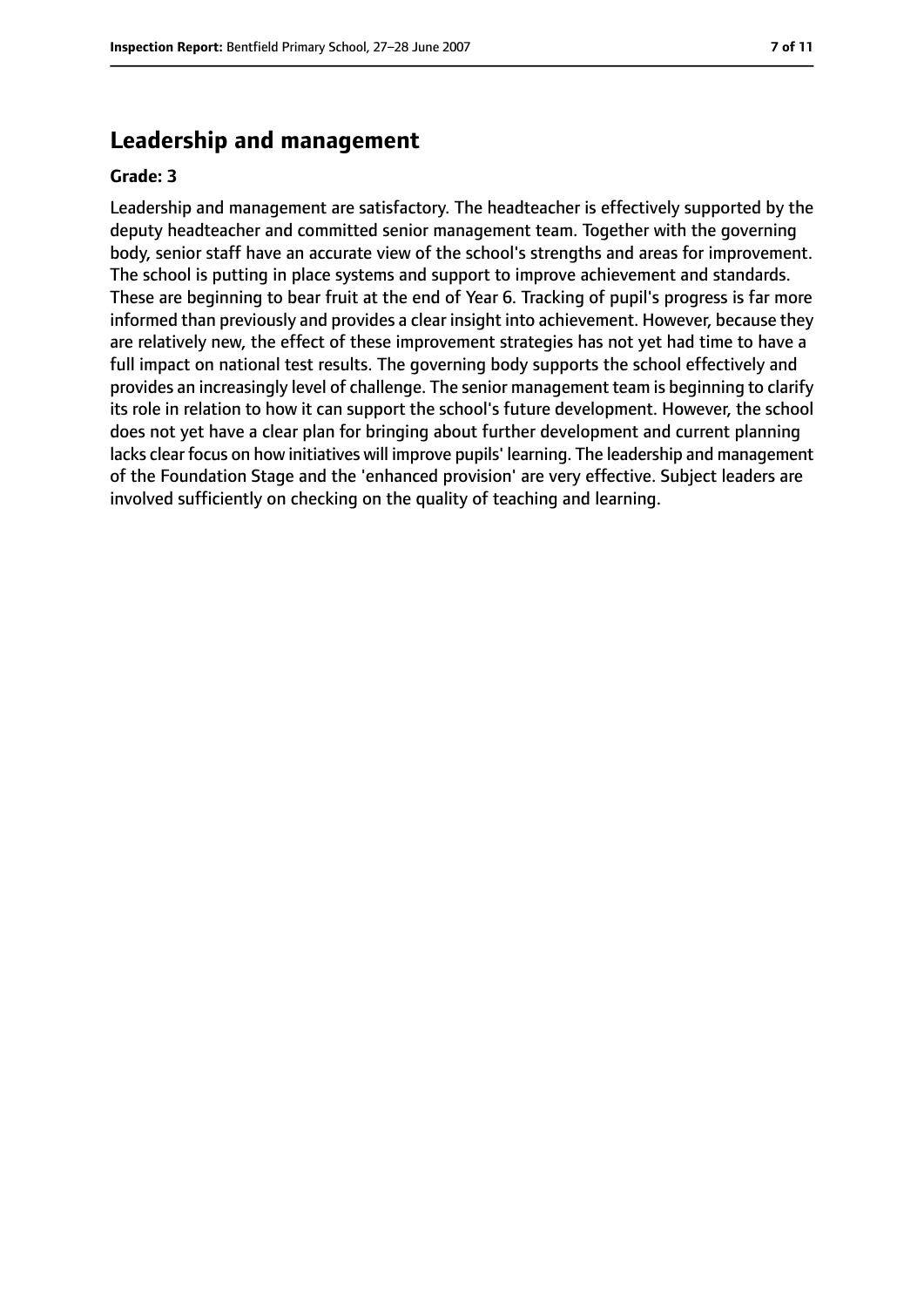**Any complaints about the inspection or the report should be made following the procedures set out in the guidance 'Complaints about school inspection', which is available from Ofsted's website: www.ofsted.gov.uk.**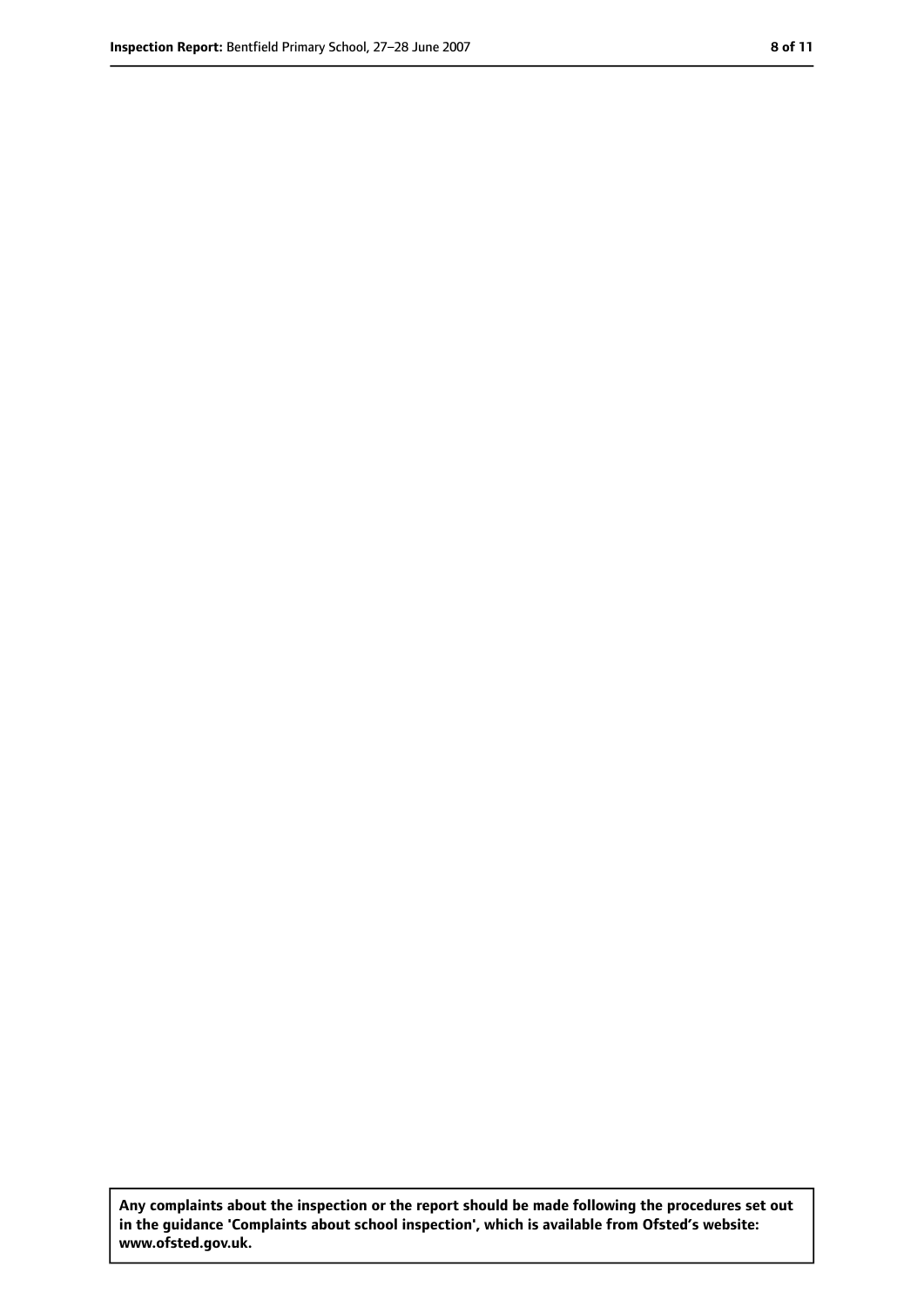#### **Annex A**

## **Inspection judgements**

| Key to judgements: grade 1 is outstanding, grade 2 good, grade 3 satisfactory, and grade 4 $\,$ | <b>School</b>  |
|-------------------------------------------------------------------------------------------------|----------------|
| inadequate                                                                                      | <b>Overall</b> |

### **Overall effectiveness**

| How effective, efficient and inclusive is the provision of education, integrated<br>care and any extended services in meeting the needs of learners? |     |
|------------------------------------------------------------------------------------------------------------------------------------------------------|-----|
| How well does the school work in partnership with others to promote learners'<br>well-being?                                                         |     |
| The quality and standards in the Foundation Stage                                                                                                    |     |
| The effectiveness of the school's self-evaluation                                                                                                    |     |
| The capacity to make any necessary improvements                                                                                                      |     |
| Effective steps have been taken to promote improvement since the last<br>inspection                                                                  | Yes |

#### **Achievement and standards**

| How well do learners achieve?                                                                               |  |
|-------------------------------------------------------------------------------------------------------------|--|
| The standards <sup>1</sup> reached by learners                                                              |  |
| How well learners make progress, taking account of any significant variations between<br>groups of learners |  |
| How well learners with learning difficulties and disabilities make progress                                 |  |

#### **Personal development and well-being**

| How good is the overall personal development and well-being of the<br>learners?                                  |  |
|------------------------------------------------------------------------------------------------------------------|--|
| The extent of learners' spiritual, moral, social and cultural development                                        |  |
| The behaviour of learners                                                                                        |  |
| The attendance of learners                                                                                       |  |
| How well learners enjoy their education                                                                          |  |
| The extent to which learners adopt safe practices                                                                |  |
| The extent to which learners adopt healthy lifestyles                                                            |  |
| The extent to which learners make a positive contribution to the community                                       |  |
| How well learners develop workplace and other skills that will contribute to<br>their future economic well-being |  |

#### **The quality of provision**

| How effective are teaching and learning in meeting the full range of the<br>learners' needs?          |  |
|-------------------------------------------------------------------------------------------------------|--|
| How well do the curriculum and other activities meet the range of needs<br>and interests of learners? |  |
| How well are learners cared for, quided and supported?                                                |  |

 $^1$  Grade 1 - Exceptionally and consistently high; Grade 2 - Generally above average with none significantly below average; Grade 3 - Broadly average to below average; Grade 4 - Exceptionally low.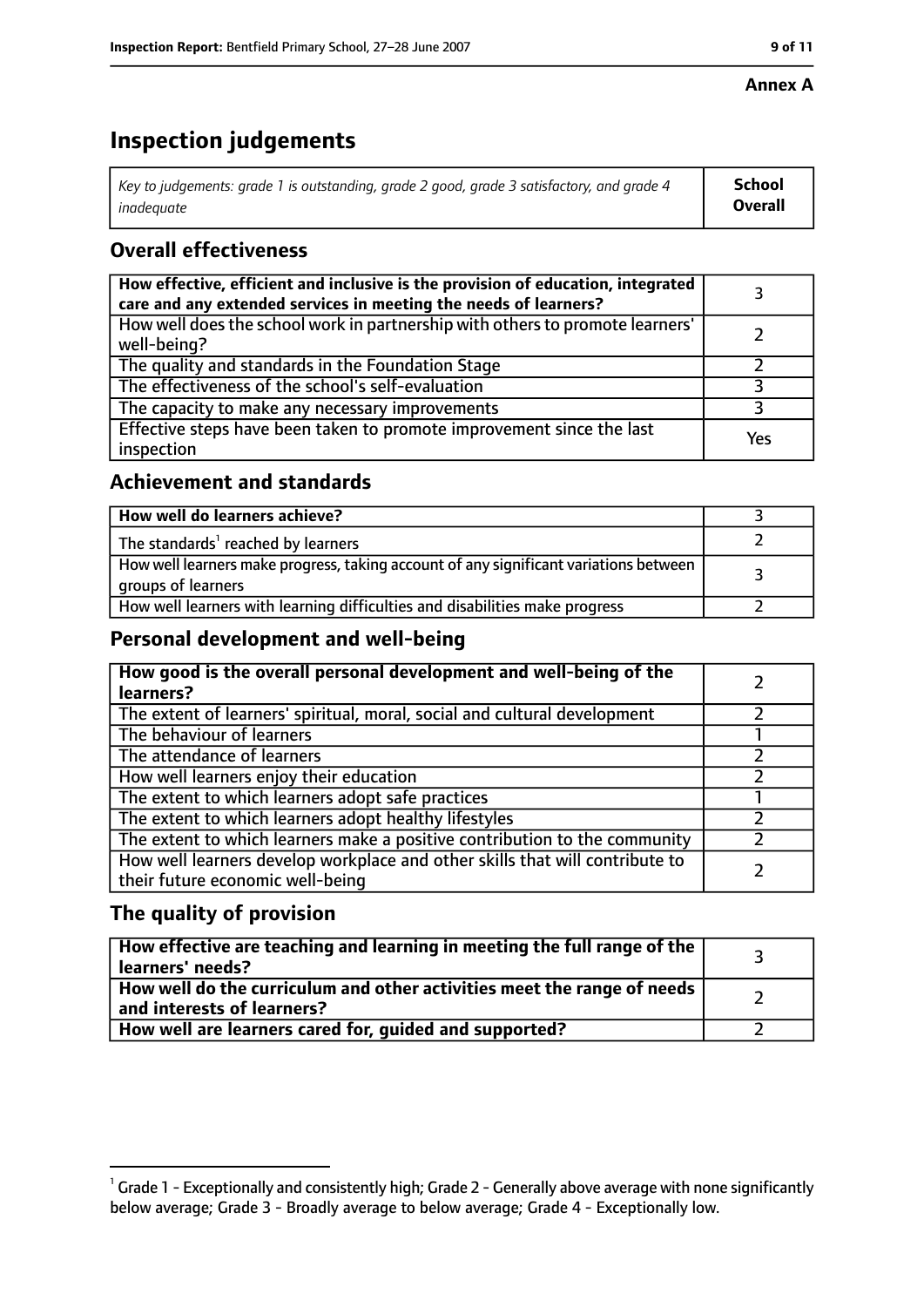## **Leadership and management**

| How effective are leadership and management in raising achievement<br>and supporting all learners?                                              | 3   |
|-------------------------------------------------------------------------------------------------------------------------------------------------|-----|
| How effectively leaders and managers at all levels set clear direction leading<br>to improvement and promote high quality of care and education |     |
| How effectively performance is monitored, evaluated and improved to meet<br>challenging targets                                                 | 3   |
| How well equality of opportunity is promoted and discrimination tackled so<br>that all learners achieve as well as they can                     |     |
| How effectively and efficiently resources, including staff, are deployed to<br>achieve value for money                                          | 3   |
| The extent to which governors and other supervisory boards discharge their<br>responsibilities                                                  | 3   |
| Do procedures for safequarding learners meet current government<br>requirements?                                                                | Yes |
| Does this school require special measures?                                                                                                      | No  |
| Does this school require a notice to improve?                                                                                                   | No  |